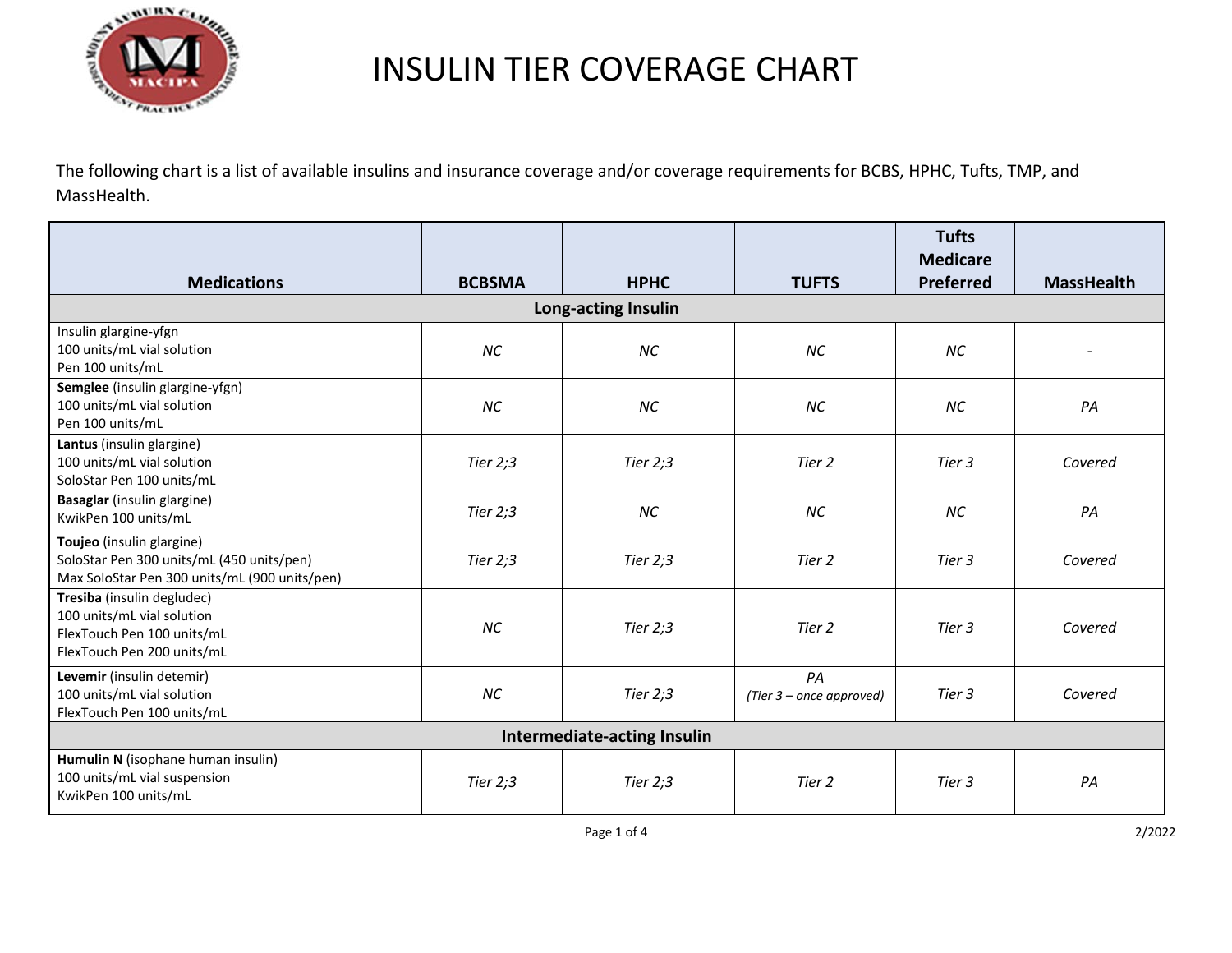

|                                                                                                                                                                 |               |                                                                                        |              | <b>Tufts</b><br><b>Medicare</b> |                                                                                |  |  |
|-----------------------------------------------------------------------------------------------------------------------------------------------------------------|---------------|----------------------------------------------------------------------------------------|--------------|---------------------------------|--------------------------------------------------------------------------------|--|--|
| <b>Medications</b>                                                                                                                                              | <b>BCBSMA</b> | <b>HPHC</b>                                                                            | <b>TUFTS</b> | Preferred                       | <b>MassHealth</b>                                                              |  |  |
| Novolin N/ReliOn (isophane human insulin)<br>100 units/mL vial suspension<br>FlexPen 100 units/mL                                                               | <b>NC</b>     | <b>Premium Formulary: NC</b><br><b>Value Formulary: PA</b><br>(Tier 3;4 once approved) | <b>NC</b>    | <b>NC</b>                       | Covered                                                                        |  |  |
| <b>Regular-acting Insulin</b>                                                                                                                                   |               |                                                                                        |              |                                 |                                                                                |  |  |
| Humulin R (regular human insulin)<br>100 units/mL vial solution<br>500 units/mL vial solution<br>KwikPen 500 units/mL                                           | Tier $2:3$    | Tier $2:3$                                                                             | Tier 2       | Tier 3                          | Covered                                                                        |  |  |
| Novolin R/ReliOn (regular human insulin)<br>100 units/mL vial solution<br>FlexPen 100 units/mL                                                                  | <b>NC</b>     | <b>Premium Formulary: NC</b><br><b>Value Formulary: PA</b><br>(Tier 3;4 once approved) | <b>NC</b>    | <b>NC</b>                       | Covered                                                                        |  |  |
| <b>Rapid-acting insulin</b>                                                                                                                                     |               |                                                                                        |              |                                 |                                                                                |  |  |
| Insulin lispro<br>100 units/mL vial solution<br>KwikPen 100 units/mL<br>Junior KwikPen 100 units/mL                                                             | <b>NC</b>     | Tier 2;3                                                                               | <b>NC</b>    | <b>NC</b>                       | Covered                                                                        |  |  |
| Humalog (insulin lispro)<br>100 units/mL vial solution<br>100 units/mL cartridge<br>KwikPen 100 units/mL<br>KwikPen 200 units/mL<br>Junior KwikPen 100 units/mL | Tier $2:3$    | Tier $2:3$                                                                             | Tier 2       | Tier 3                          | Covered<br>(PA required for the<br>100 units/mL vial and<br>100 units/mL pens) |  |  |
| Admelog (insulin lispro)<br>100 units/mL vial solution (3 mL and 10 mL vials)<br>SoloStar Pen 100 units/mL                                                      | <b>NC</b>     | NC                                                                                     | <b>NC</b>    | <b>NC</b>                       | PA                                                                             |  |  |
| Lyumjev (insulin lispro)<br>100 units/mL vial solution<br>KwikPen 100 units/mL<br>KwikPen 200 units/mL                                                          | <b>NC</b>     | Tier $2:3$                                                                             | <b>NC</b>    | <b>NC</b>                       | PA                                                                             |  |  |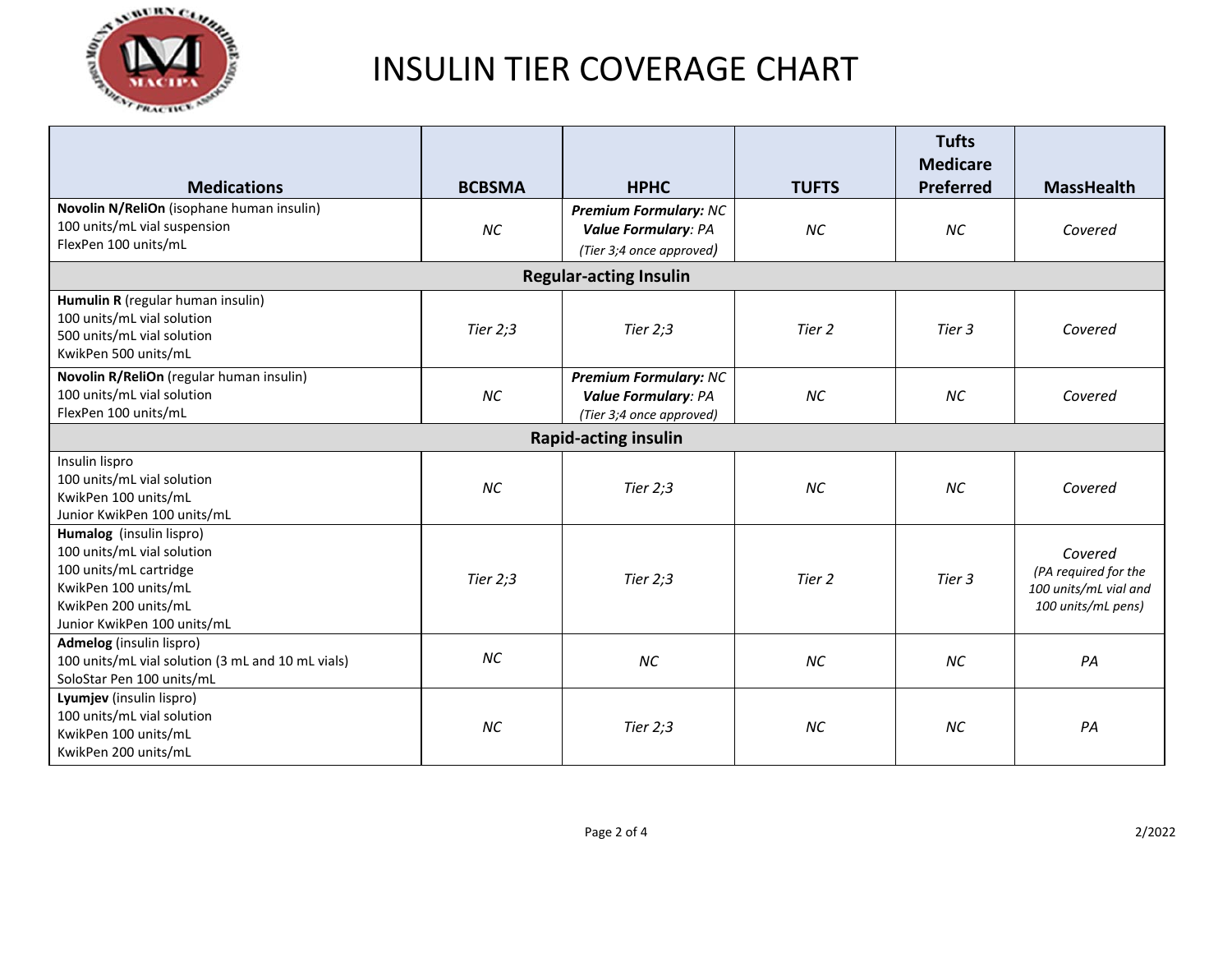

|                                                                                                                                     |               |                                                                                        |              | <b>Tufts</b><br><b>Medicare</b> |                   |  |  |
|-------------------------------------------------------------------------------------------------------------------------------------|---------------|----------------------------------------------------------------------------------------|--------------|---------------------------------|-------------------|--|--|
| <b>Medications</b>                                                                                                                  | <b>BCBSMA</b> | <b>HPHC</b>                                                                            | <b>TUFTS</b> | Preferred                       | <b>MassHealth</b> |  |  |
| Insulin aspart<br>100 units/mL vial solution<br>FlexPen 100 units/mL<br>Penfill 100 units/mL solution                               | <b>NC</b>     | <b>Premium Formulary: NC</b><br><b>Value Formulary: PA</b><br>(Tier 3;4 once approved) | <b>NC</b>    | <b>NC</b>                       | Covered           |  |  |
| Novolog/ReliOn (insulin aspart)<br>100 units/mL vial solution<br>FlexPen 100 units/mL<br>Penfill 100 units/mL solution              | <b>NC</b>     | <b>Premium Formulary: NC</b><br><b>Value Formulary: PA</b><br>(Tier 3;4 once approved) | <b>NC</b>    | <b>NC</b>                       | PA                |  |  |
| Fiasp (insulin aspart)<br>100 units/mL vial solution<br>FlexTouch Pen 100 units/mL<br>Penfill 100 units/mL solution                 | <b>NC</b>     | ΝC                                                                                     | <b>NC</b>    | <b>NC</b>                       | PA                |  |  |
| Apidra (insulin glulisine)<br>100 units/mL vial solution<br>SoloStar Pen 100 units/mL                                               | <b>NC</b>     | NC                                                                                     | <b>NC</b>    | <b>NC</b>                       | Covered           |  |  |
| <b>Biphasic Premixed Insulin</b>                                                                                                    |               |                                                                                        |              |                                 |                   |  |  |
| 75% Insulin lispro protamine, 25% insulin lispro<br>KwikPen 75/25 units/mL                                                          | NC            | Tier $2:3$                                                                             | <b>NC</b>    | NC                              | Covered           |  |  |
| Humalog Mix 75/25<br>(75% insulin lispro protamine, 25% insulin lispro)<br>75/25 units/mL vial suspension<br>KwikPen 75/25 units/mL | Tier $2:3$    | Tier $2:3$                                                                             | Tier 2       | Tier 3                          | PA                |  |  |
| Humalog Mix 50/50<br>(50% insulin lispro protamine, 50% insulin lispro)<br>50/50 units/mL vial suspension<br>KwikPen 50/50 units/mL | Tier $2:3$    | Tier $2:3$                                                                             | Tier 2       | Tier 3                          | Covered           |  |  |
| 70% insulin aspart protamine, 30% insulin aspart<br>70/30 units/mL suspension<br>FlexPen 70/30 units/mL                             | <b>NC</b>     | <b>Premium Formulary: NC</b><br><b>Value Formulary: PA</b><br>(Tier 3;4 once approved) | <b>NC</b>    | <b>NC</b>                       | Covered           |  |  |